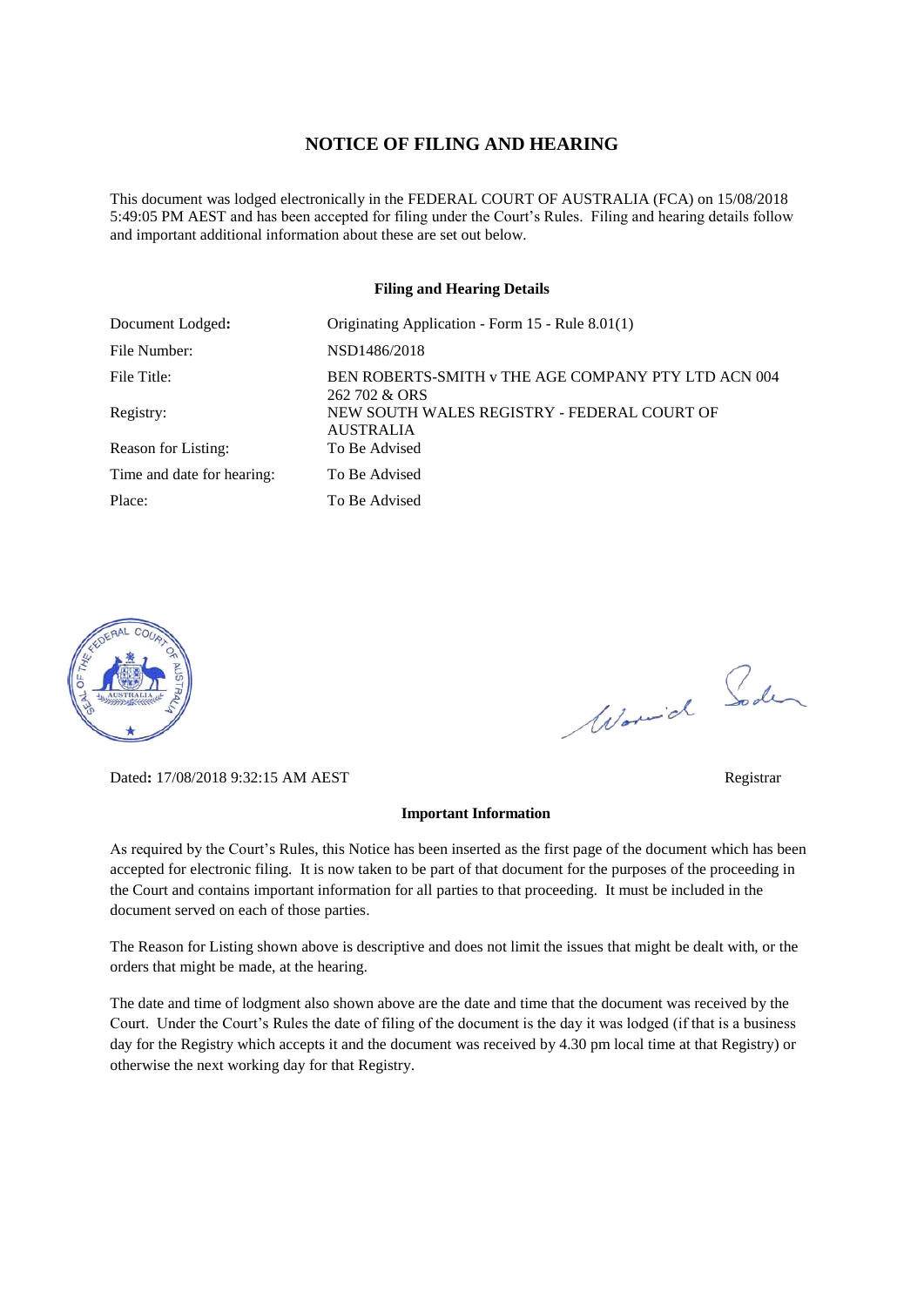Form 15 Rules 8.01(1); 8.04(1)



# **Originating application**

No. of 2018

**Federal Court of Australia** District Registry: New South Wales **Division: General Division** 

### **Ben Roberts-Smith**

Applicant

The Age Company Pty Limited ACN 004 262 702 and others named in the schedule Respondents

To the Respondents

The Applicant applies for the relief set out in this application.

The Court will hear this application, or make orders for the conduct of the proceeding, at the time and place stated below. If you or your lawyer do not attend, then the Court may make orders in your absence.

You must file a notice of address for service (Form 10) in the Registry before attending Court or taking any other steps in the proceeding.

## Time and date for hearing:

Place: Levels 17 - 22 Law Courts Building Queens Square Sydney NSW 2000

The Court ordered that the time for serving this application be abridged to

Date:

Signed by an officer acting with the authority of the District Registrar

{00405024.doc-v}

| Filed on behalf of (name & role of party)                  |                 |                                    | Ben Roberts-Smith, Applicant              |  |
|------------------------------------------------------------|-----------------|------------------------------------|-------------------------------------------|--|
| Prepared by (name of person/lawyer)                        |                 |                                    | Mark Geoffrey O'Brien                     |  |
| Law firm (if applicable)<br>Mark O'Brien Legal             |                 |                                    |                                           |  |
| Tel                                                        | +61 2 9216 9828 |                                    | Fax                                       |  |
| Email                                                      |                 | mark.obrien@markobrienlegal.com.au |                                           |  |
| <b>Address for service</b><br>(include state and postcode) |                 |                                    | Level 3, 44 Martin Place, Sydney NSW 2000 |  |

[Version 2 form approved 09/05/2013]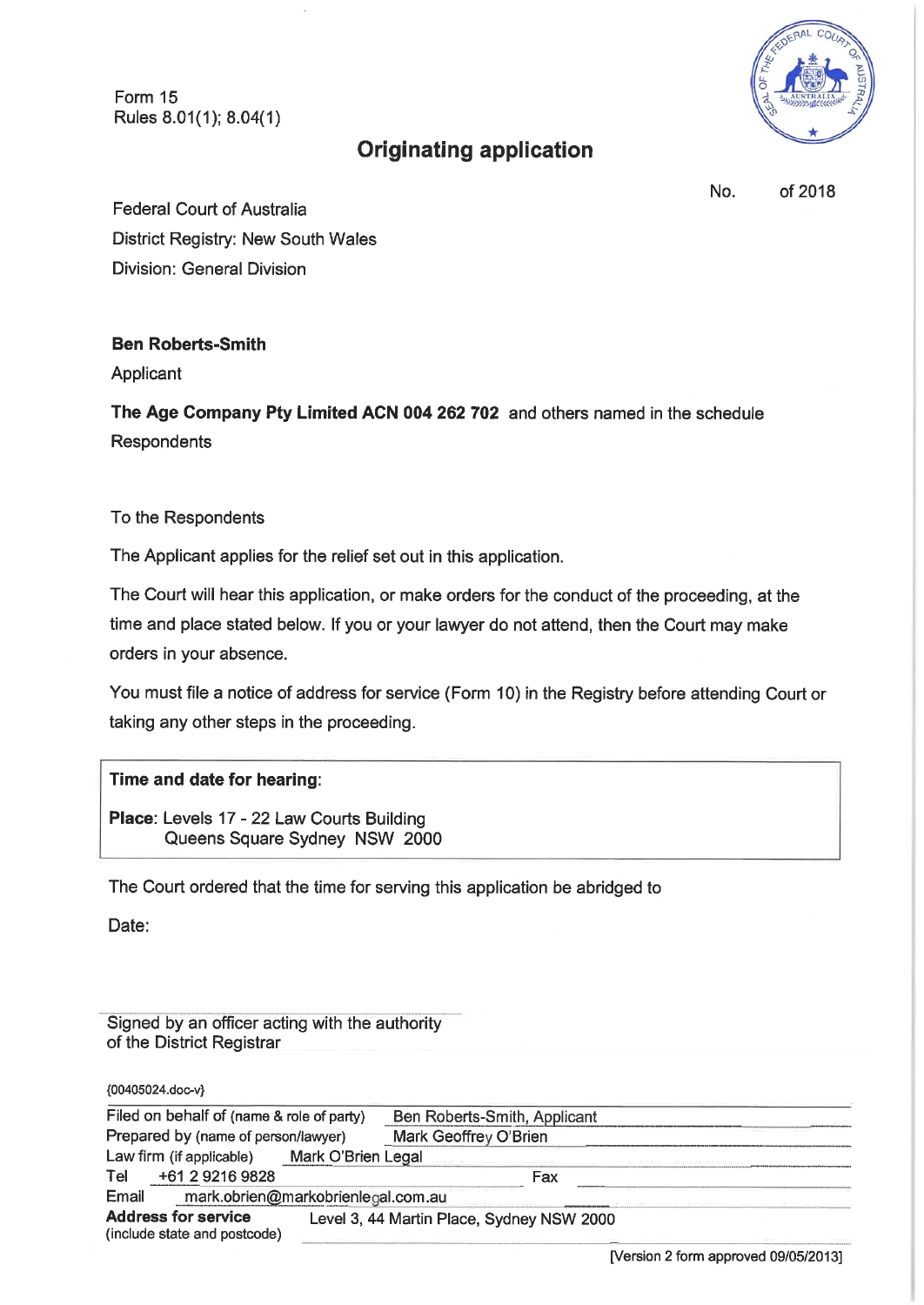

## **Details of claim**

On the grounds stated in the statement of claim, accompanying affidavit or other document prescribed by the Rules, the Applicant claims:

- $1.$ Damages, including general damages and aggravated damages.
- $2<sup>1</sup>$ An order that the Respondents be permanently restrained from publishing any defamatory imputation of and concerning the Applicant as particularised by the Applicant and found by the Court to be carried by the matters complained of.
- $3<sub>1</sub>$ An order that the second, fourth and sixth matters complained of (as defined in the pleadings and particulars in the Statement of Claim), or any matter in substantially the same form, be permanently removed from:
	- a. the First Respondent's websites www.theage.com.au and/or any archive and/or other website(s) associated with that website;
	- b. any other website operated or controlled by the First Respondent.
- $4.$ Interest pursuant to sections 51A and 52 of the Federal Court of Australia Act 1976 (Cth) including interest on costs.
- 5. Costs pursuant to section 43 of the Federal Court of Australia Act 1976 (Cth).
- 6. Such further and other orders as the Court deems fit or thinks necessary.

### **Applicant's address**

The Applicant's address for service is:

Place: c/- Mark O'Brien Legal, Level 3, 44 Martin Place, Sydney, NSW, 2000

Email: mark.obrien@markobrienlegal.com.au

The Applicant's address is 560 Sir Samuel Griffith Dr, Mount Coot-Tha QLD 4066.

### **Service on the Respondent**

It is intended to serve this application on all the Respondents.

First Respondent's address is: 1 Darling Island Road, Pyrmont, NSW, 2009

Second Respondent's address is: 1 Darling Island Road, Pyrmont, NSW, 2009

Third Respondent's address is: 1 Darling Island Road, Pyrmont, NSW, 2009

Fourth Respondent's address is: 1 Darling Island Road, Pyrmont, NSW, 2009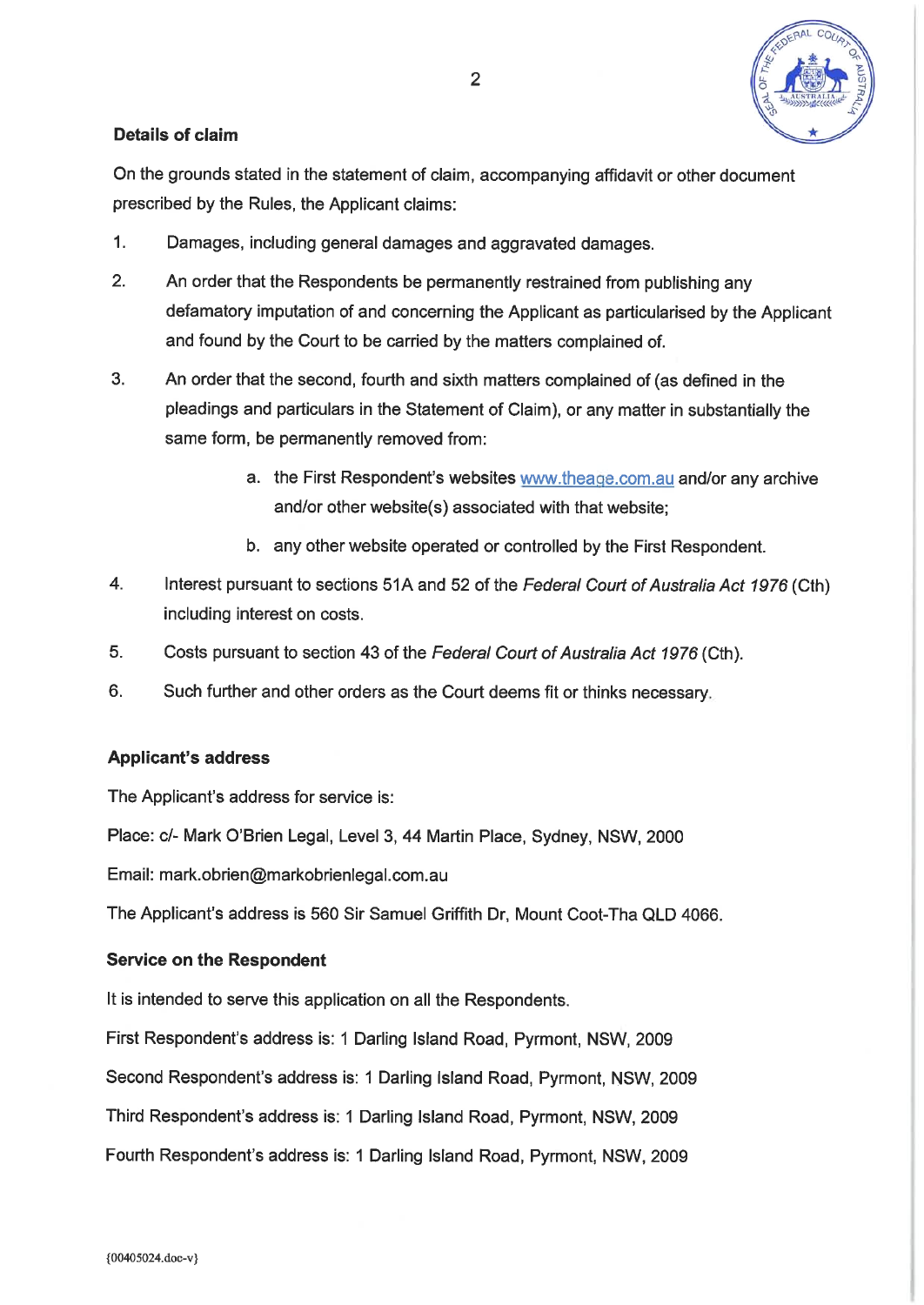

Date: 15 August 2018

 $\bar{L}$ 

Signed by Mark Geoffrey O'Brien<br>Lawyer for the Applicant